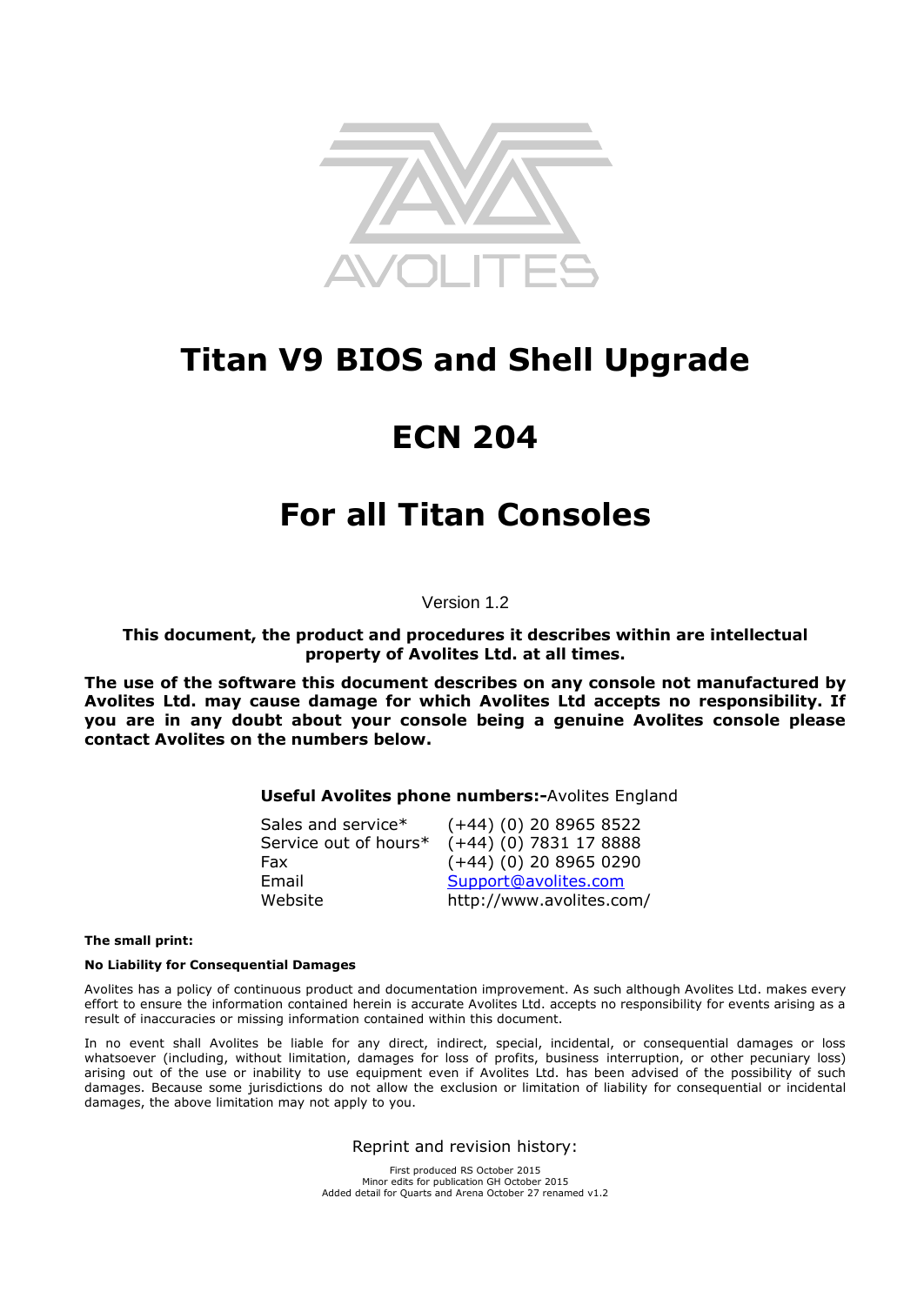## **1.1 Introduction**

This upgrade resolves the occasional start-up condition where the default display is configured wrongly requiring connection of an external monitor. Additionally the new Windows Shell improves the licence stability.

This document is a step by step guide on how to install an upgraded BIOS and an upgraded Operating system shell into your console.

For ALL consoles the Shell must be upgraded, however the BIOS upgrade is only required for consoles using the I5 motherboard. Please see the table below to identify your motherboard.

| Console                    | BIOS Upgrade required?                                                  | Windows Shell Upgrade<br>Required? |
|----------------------------|-------------------------------------------------------------------------|------------------------------------|
| <b>Tiger Touch</b>         | Not required unless Pro<br>upgrade has been carried<br>out (see note 1) | Yes                                |
| Tiger Touch Pro            | All Consoles                                                            | Yes                                |
| Tiger Touch II             | All Consoles                                                            | Yes                                |
| Pearl Expert               | Not required unless Pro<br>upgrade has been carried<br>out (see note 1) | Yes                                |
| Pearl Expert Pro           | All Consoles                                                            | Yes                                |
| Quartz                     | Not required                                                            | Yes                                |
| Arena                      | Not required                                                            | Yes                                |
| Sapphire Touch             | All Consoles                                                            | Yes                                |
| Titan Network<br>Processor | All Units                                                               | Yes                                |

Note 1: to check if the console has been upgraded look at the number of Ethernet ports on the rear of the console, if there is only 1 then it has NOT been upgraded and uses the original motherboard. If there are 2 it HAS been upgraded from the original motherboard.

If your console does NOT require a BIOS upgrade then go directly to section [1.7.](#page-5-0)

## **1.2 Overview of process**

It is assumed that you have an Avolites Titan Console running version 9.1 software.

This install is in five parts:

- 1 As a security measure backup your show data
- 2 Upgrade your BIOS (for newer TT and Expert motherboards, but not Quartz or Arena, see table above for details)
- 3 Carry out a Standard Recovery
- 4 Upgrade the Windows Shell
- 5 Re Licence your console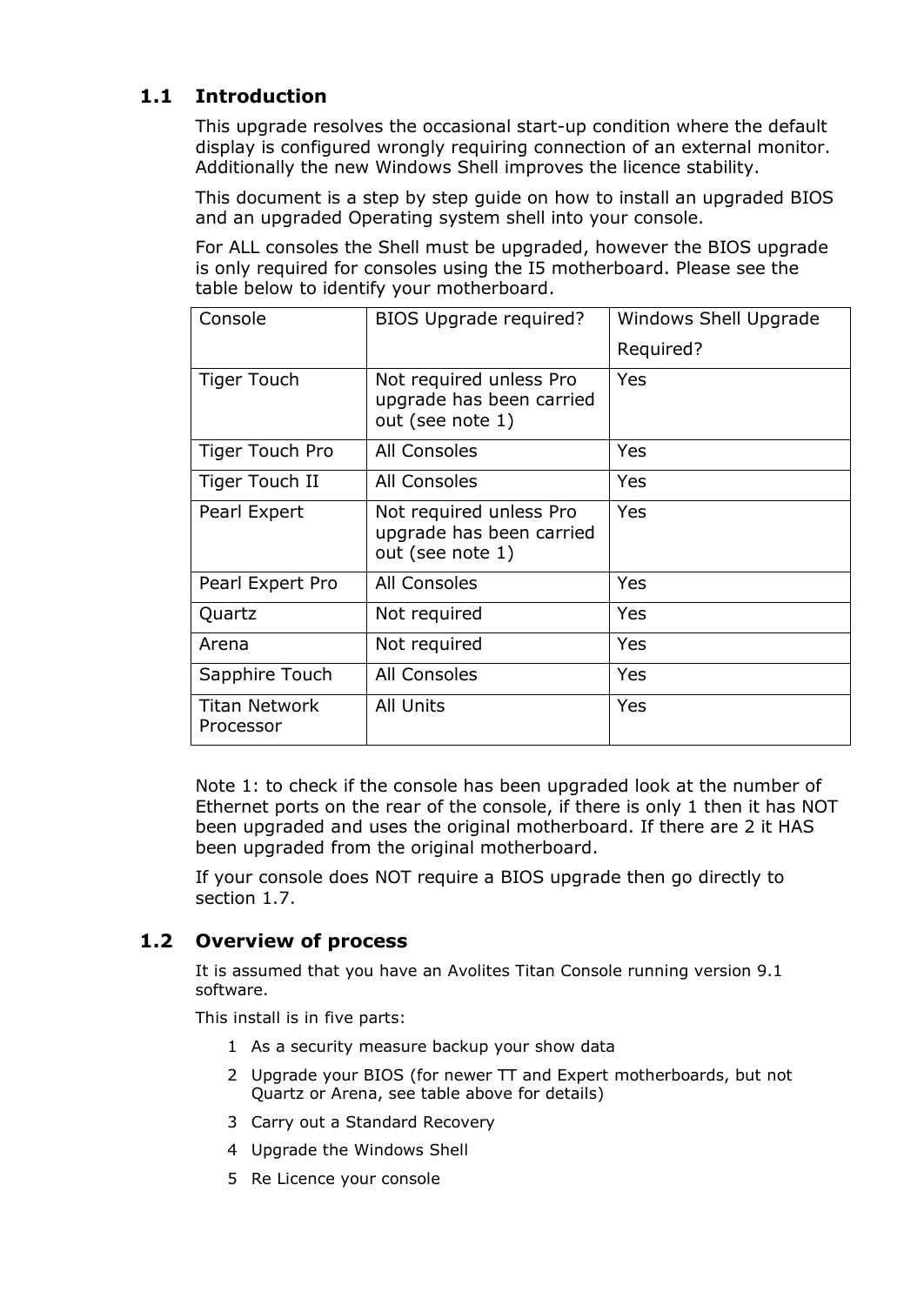### **1.3 Preparation**

You will need a number of blank USB sticks, two of at least 25MB in size and one of 3GB. The BIOS and Shell upgrades require the 25MB sticks, whilst the recovery stick will require a 3GB stick. You may need an additional memory stick to back up your shows on if you don't already have a backup.

This upgrade should not normally take more than 60 minutes to perform, however you will also need to relicense your console, and you will initially be issued a temporary licence. A full licence will follow normally within a day but can take up to 5 days. If you need a full licence immediately you should contact [TitanLicensing@avolites.com](mailto:TitanLicensing@avolites.com) before starting this upgrade to ensure a full licence can be sent to you as soon as you request it. This will require you to be upgrading the console during normal working hours 09:00 to 17:00 UK time, Monday to Friday excluding holidays.

You will require access to the internet for relicensing your console. You should download into a PC the file BIOS and Shell Upgrade.zip which can be found on the Avolites Web Site [www.avolites.com](http://www.avolites.com/) and navigate to Software and Downloads.

In this compressed file you will find two files along with a copy of this document:

Avolites BIOS Update Creator 2.0 (size approximately 13,721 KB) and

TitanShellSetupV2.6Release3 (size approximately 3,308 KB)

You should download the latest software if you do not already have this.

During the BIOS upgrade it is essential that the mains supply is continuous. A mains failure may render your motherboard in-operable and requiring it to be returned to Avolites for replacement.

### **1.4 Upgrading the BIOS**

Back up your show files to an external memory stick or drive.

Insert one of your blank memory sticks into your PC and double click on the file Avolites BIOS Update Creator 2.0

This will run a small application which will ask you to select the console type you wish to upgrade.

You will be presented with on screen prompts as follows:

| Avolites BIOS Update Creator Setup            |                                                                                                                                                                                                                                              |
|-----------------------------------------------|----------------------------------------------------------------------------------------------------------------------------------------------------------------------------------------------------------------------------------------------|
| Standard CMOS Feature<br>▶ Advanced BIOS Feat | <b>Avolites BIOS Update Creator</b><br>Click Next to choose which drive to install to.                                                                                                                                                       |
|                                               | This wizard will create a bootable BIOS upgrade stick on a USB memory stick which can<br>then be used to install the latest BIOS on to a Pearl Expert Pro, Sapphire Touch, Tiger<br>Touch Pro, Tiger Touch II console or TitanNet Processor. |
|                                               | You must have a blank memory stick which is at least 25MB in size. If you do have any files<br>on the memory stick you should back them up to another drive before proceeding.                                                               |
|                                               |                                                                                                                                                                                                                                              |
| to setup and copy files to the memory stick.  | It is possible that some anti-virus software may show warnings as this wizard is attempting                                                                                                                                                  |
|                                               | Next ><br>Cancel                                                                                                                                                                                                                             |

Select Next, and select the console type you wish to upgrade. MAKE SURE YOU SELECT THE CORRECT CONSOLE TYPE.

(For an upgraded original Tiger Touch, select Tiger Touch Pro).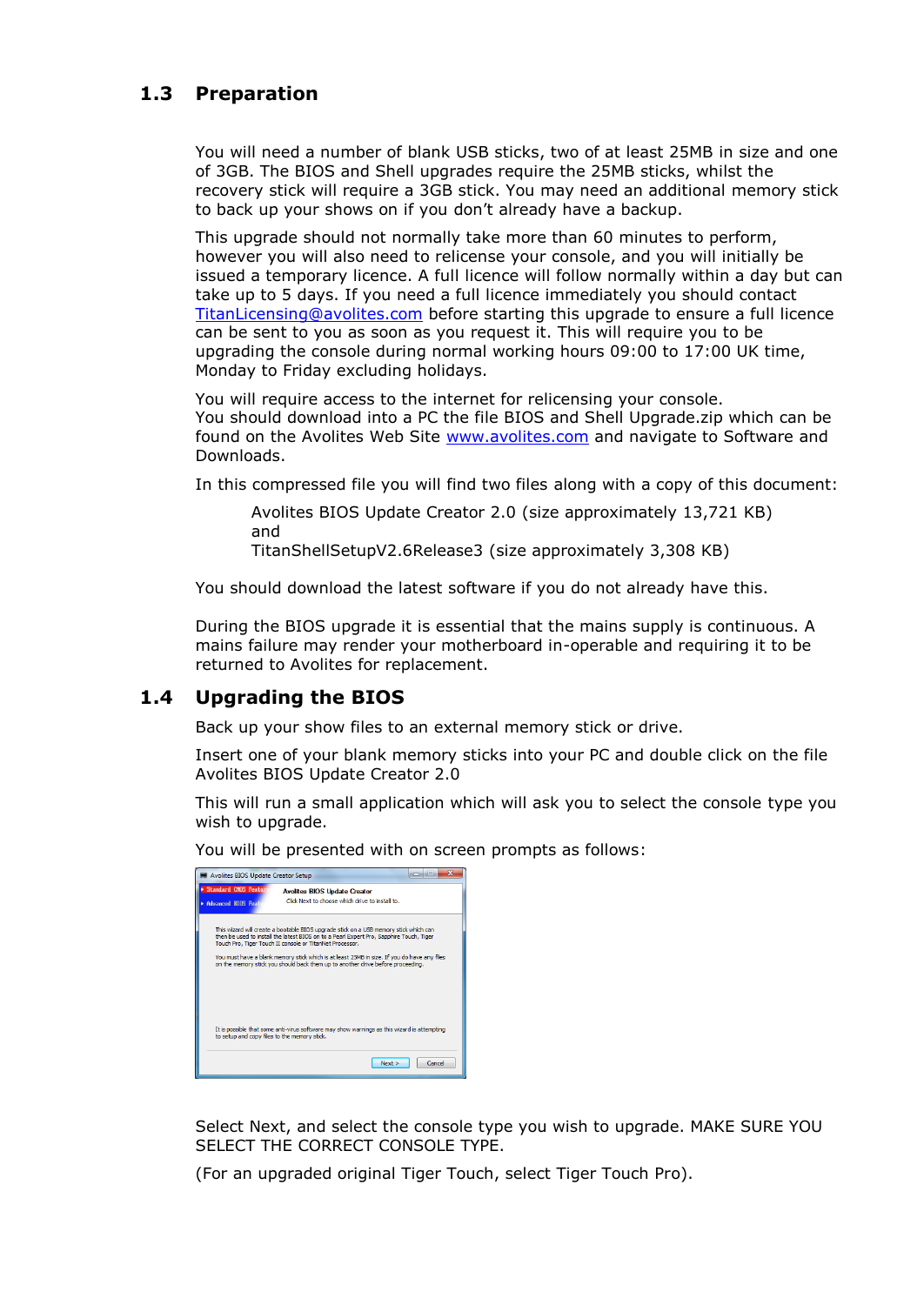| Avolites BIOS Update Creator Setup                 |                                                                                                     | ж<br>and and<br>$\Box$ |
|----------------------------------------------------|-----------------------------------------------------------------------------------------------------|------------------------|
| Standard CMOS Feature<br><b>Advanced BIOS Feat</b> | <b>Avolites BIOS Update Creator</b><br>Please select a drive then click Install to start installing |                        |
| Please select a console:                           |                                                                                                     |                        |
| <b>Tiger Touch II</b>                              |                                                                                                     |                        |
| Pearl Expert Pro<br>Sapphire Touch                 |                                                                                                     |                        |
| <b>Tiger Touch II</b><br><b>Tiger Touch Pro</b>    |                                                                                                     | Refresh                |
| <b>TitanNet Processor</b>                          |                                                                                                     |                        |
| Space required: 8 MB<br>Space available: Unknown   |                                                                                                     |                        |
|                                                    | Install<br>$8$ Back                                                                                 | Cancel                 |

Next select the USB drive from the drop down list. ALL CONTENTS ON THIS DRIVE WILL BE ERASED.

| Avolites BIOS Update Creator Setup                |                                                                                                     | $\overline{\mathbf{x}}$<br>$=$<br>$\Box$ |
|---------------------------------------------------|-----------------------------------------------------------------------------------------------------|------------------------------------------|
| Standard CMOS Feature<br>▶ Advanced BIOS Feat     | <b>Avolites BIOS Update Creator</b><br>Please select a drive then click Install to start installing |                                          |
| Please select a console:<br><b>Tiger Touch II</b> |                                                                                                     |                                          |
| Please select a drive:                            |                                                                                                     |                                          |
| J:\[AVOBIOS]<br>J:\[AVOBIOS]                      |                                                                                                     | Refresh                                  |
| Space required: 8 MB<br>Space available: 944 MB   |                                                                                                     |                                          |
|                                                   | Install<br>$<$ Back                                                                                 | Cancel                                   |

Next select Install and the following screen will appear:

| Avolites BIOS Update Creator Setup                            | المارات                                                                          |
|---------------------------------------------------------------|----------------------------------------------------------------------------------|
| <b>Standard CMOS Featur</b><br>ь<br><b>Advanced BIOS Feat</b> | Installing<br>Please wait while Avolites BIOS Update Creator is being installed. |
| Creating bootable BIOS upgrade stick                          |                                                                                  |
| Show details                                                  |                                                                                  |
|                                                               |                                                                                  |
|                                                               |                                                                                  |
|                                                               |                                                                                  |
|                                                               | Next<br>Cancel<br>$<$ Back                                                       |

Once this is completed you see this screen:

| Avolites BIOS Update Creator Setup           |                                                                   | هن<br>$\blacksquare$ |
|----------------------------------------------|-------------------------------------------------------------------|----------------------|
| Standard CMOS Featur<br>▶ Advanced BIOS Feat | <b>Installation Complete</b><br>Setup was completed successfully. |                      |
| Completed                                    |                                                                   |                      |
| Show details                                 |                                                                   |                      |
|                                              |                                                                   |                      |
|                                              |                                                                   |                      |
|                                              |                                                                   |                      |
|                                              | $<$ Back<br>Next                                                  | Cancel               |
|                                              |                                                                   |                      |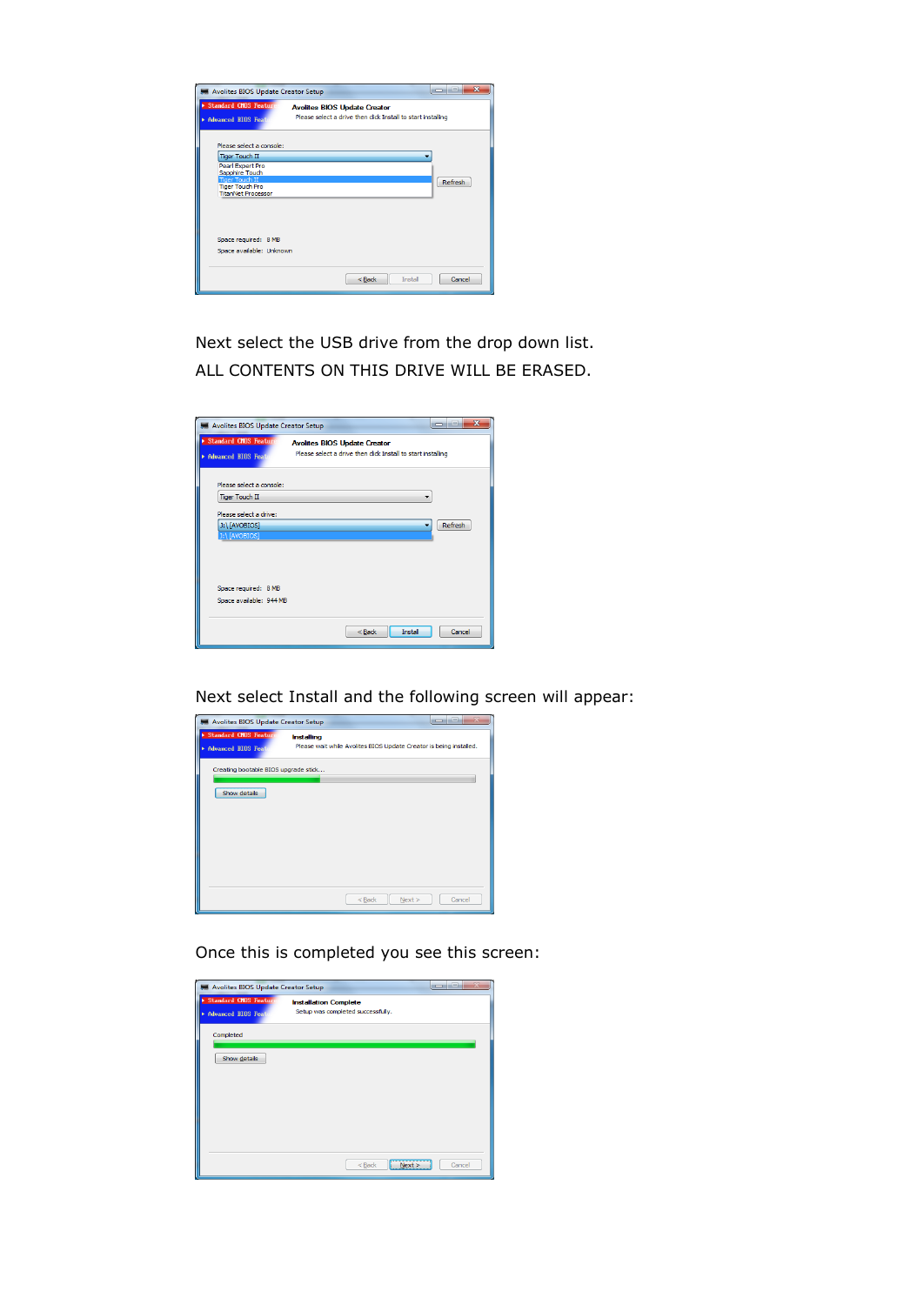Click Next to complete the operation and note the instructions



You can print the instructions on how to install the new BIOS into your console from this screen.

Ensure the mains power to your console is reliable because a mains failure during the BIOS upgrade may require you to send your console to Avolites for repair.

Please follow these the printed instructions to upgrade the BIOS in your console. Remember to remove the memory stick once the BIOS upgrade has completed (otherwise it will try and program it again).

After installing the new BIOS you may need to power cycle twice before all the settings are fully updated.

Note that the new BIOS will no longer require a Password to enter it. This is deliberate and we do not recommend setting a password. Following this upgrade the default setting for your BIOS are correct for your console type and you should not make any alterations to them and doing so will make the console unreliable.

### **1.5 Checking the Installed BIOS version**

To check the version, on initial startup press **Delete** to enter the **BIOS Setup** and from the **Main BIOS** menu select **System Information**.

| Console Type                                                                                | <b>BIOS Version</b>    |
|---------------------------------------------------------------------------------------------|------------------------|
| Tiger Touch II                                                                              | LV-67H Ver:2.1D02      |
| Tiger Touch Pro, Pearl Expert Pro and<br>Upgraded Tiger Touch and Upgraded Pearl<br>Experts | LV-67H Version: 2.1D08 |
| Sapphire Touch, TitanNet Processor                                                          | LV-67H ver:1.3C02      |

The following table gives the expected BIOS versions.

### **1.6 Recovery and install of Titan 9.1**

For all consoles that have received a BIOS upgrade you must now run a Standard Recovery as follows (If the BIOS has not been upgraded you can go directly to section [1.7](#page-5-0) below):

- 1 Plug recovery USB stick into the console.
- 2 Power up the console, it will boot automatically into the recovery stick.
- 3 Once the memory stick has booted, the touch screen will display 'Welcome to …', touch Next to continue.